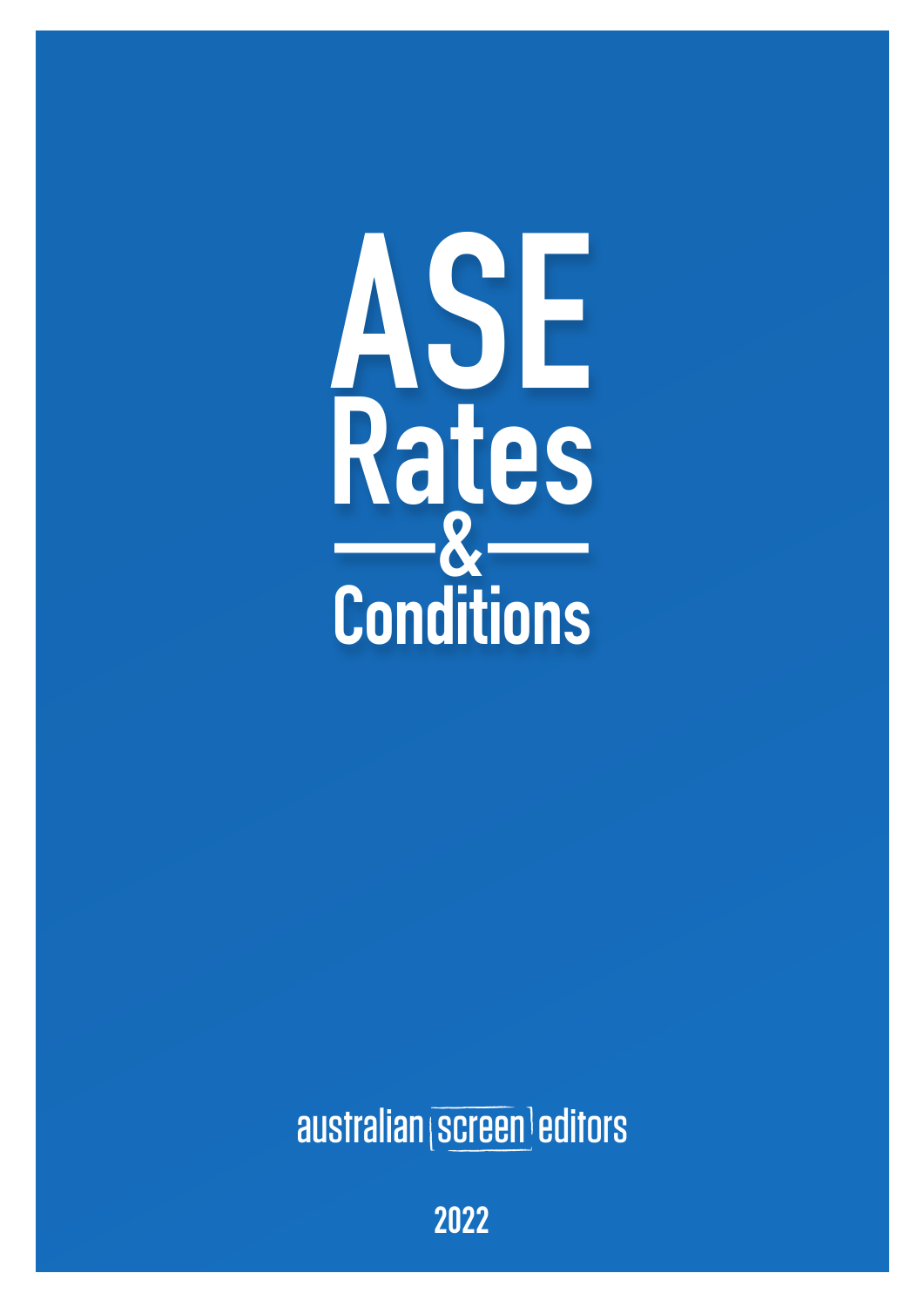# **ASE EDITORS ENGAGEMENT CHECKLIST**

## **Employee or Independent Contractor?**

There are 3 types of employment/contracting arrangements in the industry:

#### **1. PAYG (pay as you go):**

You are an employee and your employer withholds tax from your earnings and sends it to the tax office. Your entitlements are set out in the Fair Work Act, the relevant award, any registered agreement, and your employment contract.

#### **2. Sole trader/ABN:**

You are responsible for your own tax. Your status as an 'employee' or 'contractor' is a matter of common law and is not necessarily determined by how it is described by you or the producer. People engaged in this way to provide services in connection with film, or television broadcast have additional protections in relation to eligibility for superannuation.

As this kind of arrangement can be a 'grey area' you may want to ensure that you have public liability and other forms of insurance. However you may be eligible to be covered by the employer's workers' compensation insurance.

#### **3. Pty Ltd Company:**

Your company is a separate legal entity and there are no employment obligations between you and the producer, however you may be able to negotiate that the contract include normal employment entitlements like overtime, paid leave, etc. You are responsible for paying your own superannuation and other minimum entitlements, as well as the company's and your own individual tax, and GST.

- Just because you have an ABN, or issue invoices, does not automatically make you an independent contractor. Seek advice from your tax accountant/financial advisor before you negotiate.
- For ATO online tools that assist with determining the status of your engagement visit: **Contractors** <https://www.fairwork.gov.au/find-help-for/independent-contractors>

## **Remuneration/fee**

The ASE recommends that you negotiate an agreed hourly rate based on the level of your experience. (*See ASE Rate Card below*)

- **In addition** to a base rate, all Editors who are employees are entitled to compensation for superannuation, leave entitlements, overtime payments, paid public holidays, notice of termination.
- If you're working as a Contractor, (ABN or a PTY Ltd Company) you must factor these entitlements in to your base contractual rate. For Pty Ltd Companies add an additional 17.5% – 30% depending on circumstances. (*See ASE Recommended Rates and Conditions*)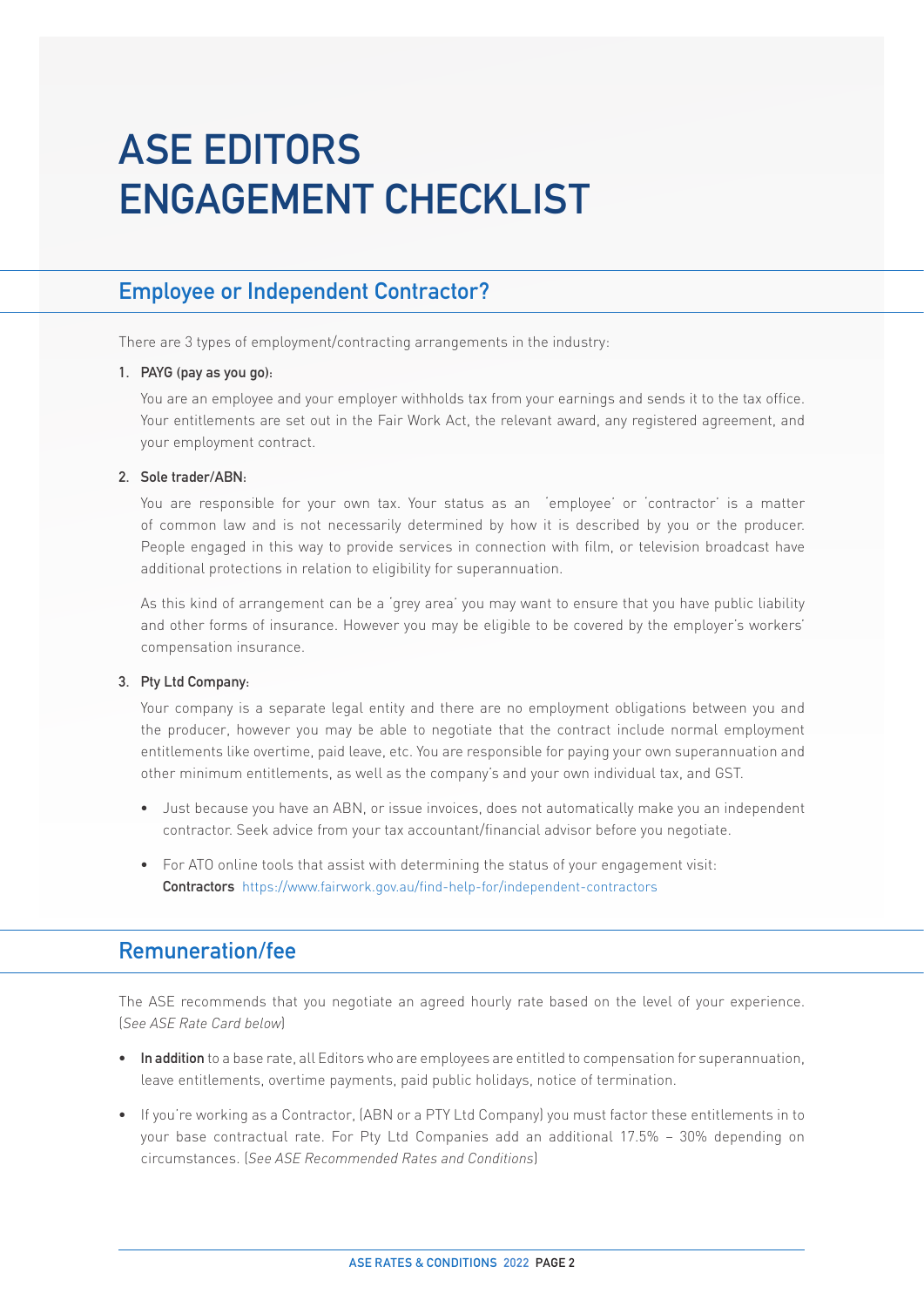# **Weekly working hours**

The standard working week is 38 hours. However, the film Industry allows for 50 hour working weeks (comprising 38 ordinary hours and 12 hours scheduled overtime) which are to be worked as 5 consecutive days between Monday and Saturday. All hours worked in excess of ordinary hours are overtime and incur overtime penalty rates unless a 'flat fee' is negotiated (*see below*).

- If you are required to work in excess of 5 consecutive days per week, penalty rates should be charged.
- If you are expected to work in excess of 5 consecutive days throughout your engagement and you are not able to negotiate penalty rates then the ASE recommends that you request a higher upfront fee.

# **Overtime**

Employees are entitled to overtime rates after working 8 hours per day (i.e. time and half for the first 2 hours [8 – 10hrs]; double time up to 12 hours [10 – 12hrs] and triple time thereafter). On Sundays, employees are entitled to double time all day up to 12 hours.

If you are:

- engaged as a genuine independent contractor, you will not be entitled to receive overtime payments, unless specifically negotiated. ASE recommends that you factor this in to your hourly rate.
- engaged on a flat fee that purports to 'buy-out' all overtime and penalties, ASE recommends adding 50% to your hourly rate in consideration of the buy-out.

#### **Superannuation, leave entitlements and insurance**

If you are:

- being paid more than \$450 per month by the same employer you are entitled to superannuation.
- **engaged as an employee**, i.e. PAYG you are entitled to Superannuation, leave entitlements and to be covered for worker's compensation. Your tax will be deducted by your employer.
- **engaged as a casual employee**, you are entitled to superannuation, you will not receive paid leave entitlements, or termination notice periods, but you are entitled to receive a casual leave loading of 20 – 25% on top of your minimum hourly wage to compensate. Your tax will be deducted by your employer.
- **engaged as a genuine independent contractor**, (a Sole Trader/ABN) you are likely to be entitled to superannuation, but will need to pay your own leave entitlements, and public liability insurance, or negotiate accordingly. You will also be responsible for paying your own tax and GST.
- **engaged as a genuine independent contractor**, (a Pty Ltd Company) you will need to pay your own superannuation, leave entitlements, workers' compensation and public liability insurances. You will also be responsible for paying your tax and GST.
- The ASE recommends when you provide your services as an Independent contractor that you add an additional loading (as above) to your base contractual rate to cover those entitlements and costs.
- **Superannuation** <http://law.ato.gov.au/atolaw/view.htm?Docid=SGR/SGR20051/NAT/ATO/00001>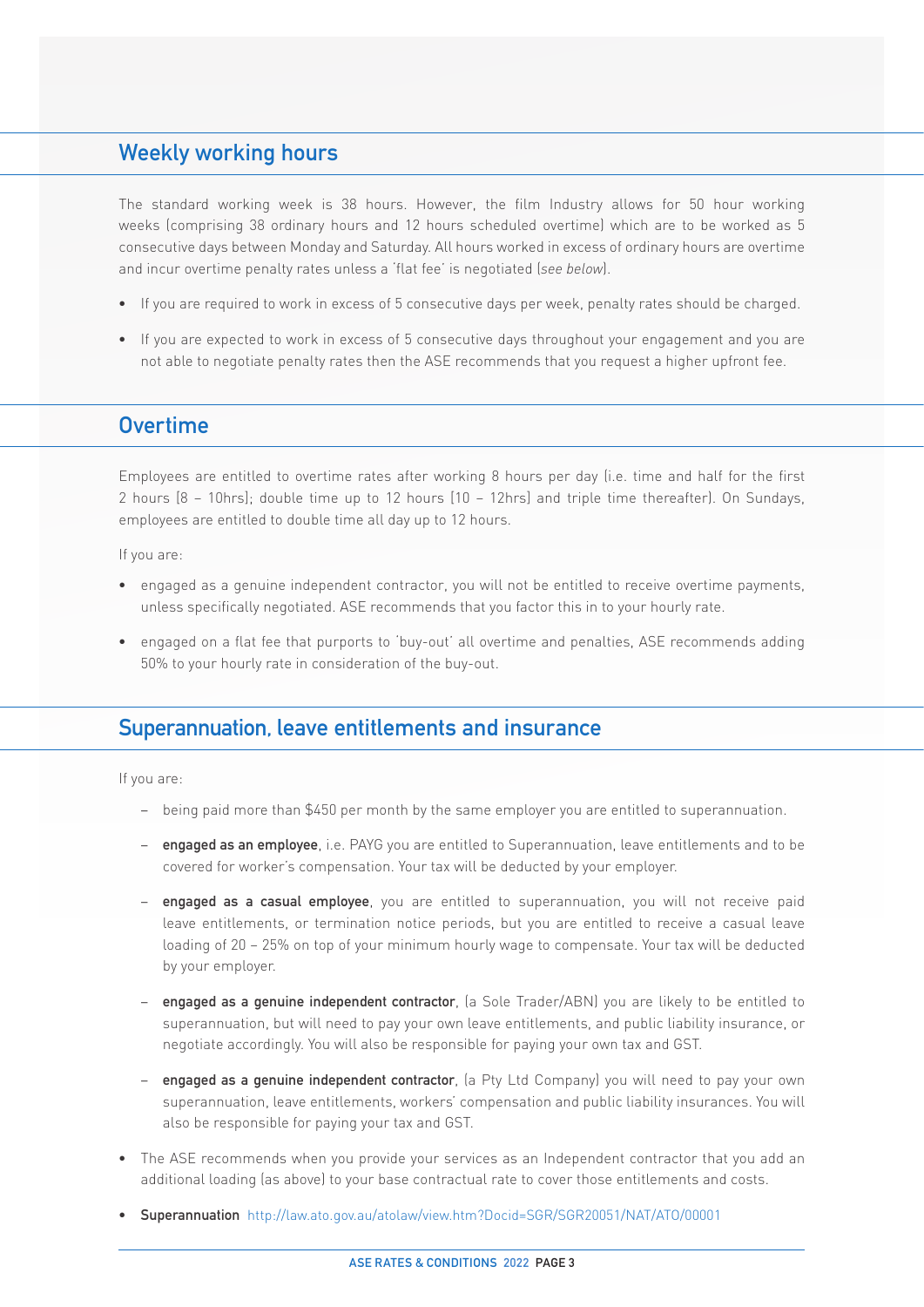# **Equipment**

Your hourly rate does not include the hire of your equipment unless you are engaged as an independent contractor and an extra equipment fee is specifically included as part of the negotiated services fee.

• If you are required to use your own equipment, ASE recommends that you request an equipment fee or allowance in addition to your wages or services fee.

#### **Insurance**

If you are an engaged as an employee you are required to be covered by the production company's workers' compensation insurance.

• As an independent contractor, (Sole Trader or Pty Ltd Company) it is generally expected that you will provide your own workers' compensation insurance, however, production companies may agree to include you in their own policy.

## **Termination**

If you are engaged as an employee, (unless casual) you are entitled to notice periods or payment in lieu of notice for termination of 1 – 4 weeks depending period of employment.

• As a genuine independent contractor, you will not have the protections of the minimum notice periods. The ASE recommends that you negotiate a minimum notice period (for both parties) with the production company/producer in your agreement.

#### ASE Recommendation

THE ASE encourages editors and producers alike to read our pre-employment checklist. [http://www.screeneditors.com.au/wp-content/uploads/2011/12/pre-employment\\_postproduction\\_](http://www.screeneditors.com.au/wp-content/uploads/2011/12/pre-employment_postproduction_checklist1.pdf) [checklist1.pdf](http://www.screeneditors.com.au/wp-content/uploads/2011/12/pre-employment_postproduction_checklist1.pdf)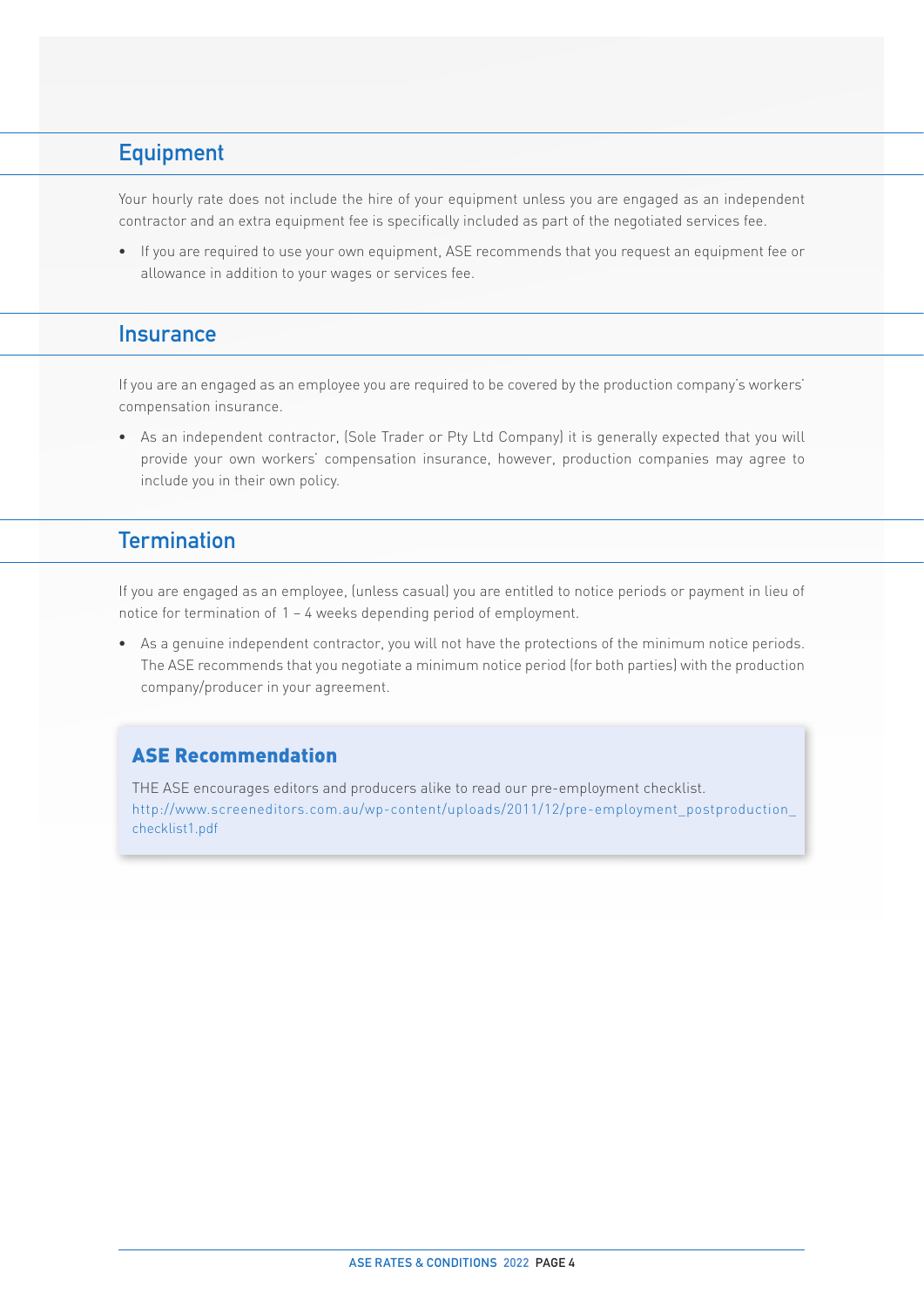# **RATE CARD**

|                                                   | <b>AUSTRALIAN</b><br>$-50$ HR WEEK $-$ BASE RATE |                    | <b>OFFSHORE</b><br>$-50$ HR WEEK $-$ BASE RATE |                    |  |
|---------------------------------------------------|--------------------------------------------------|--------------------|------------------------------------------------|--------------------|--|
|                                                   | <b>ENTRY LEVEL</b>                               | <b>EXPERIENCED</b> | <b>ENTRY LEVEL</b>                             | <b>EXPERIENCED</b> |  |
| <b>FEATURE FILMS (includes Animated Features)</b> |                                                  |                    |                                                |                    |  |
| Editor                                            | 3352                                             | 4447               | 4447                                           | 7783               |  |
| <b>VFX Editor</b>                                 | 2458                                             | 2780               | 2780                                           | 3335               |  |
| 1st Assistant Editor                              | 2011                                             | 2558               | 2775                                           | 3113               |  |
| 2nd/VFX Assistant Editor                          | 1453                                             | 1779               | 1647                                           | 2224               |  |
| 3rd Assistant Editor/Apprentice                   | 1341                                             |                    | 1446                                           |                    |  |

|                                                      | <b>AUSTRALIAN</b><br>- 50 HR WEEK - BASE RATE |                    | <b>OFFSHORE</b><br>$-50$ HR WEEK $-$ BASE RATE |                    |  |
|------------------------------------------------------|-----------------------------------------------|--------------------|------------------------------------------------|--------------------|--|
|                                                      | <b>ENTRY LEVEL</b>                            | <b>EXPERIENCED</b> | <b>ENTRY LEVEL</b>                             | <b>EXPERIENCED</b> |  |
| <b>TELEVISION DRAMA (includes Animated TV Drama)</b> |                                               |                    |                                                |                    |  |
| Editor                                               | 2780                                          | 3892               | 3335                                           | 5559               |  |
| <b>VFX Editor</b>                                    | 2224                                          | 2780               | 2780                                           | 3335               |  |
| 1st Assistant Editor                                 | 2001                                          | 2224               | 2001                                           | 2446               |  |
| 2nd/VFX Assistant Editor                             | 1334                                          | 1647               | 1446                                           | 1779               |  |
| 3rd Assistant/Apprentice                             | 1112                                          |                    | 1334                                           |                    |  |

|                       | <b>AUSTRALIAN INDEPENDENT</b><br>$-50$ HR WEEK $-$ BASE RATE<br><b>EXPERIENCED</b><br><b>ENTRY LEVEL</b> |      | NETWORK/OFFSHORE<br>$-50$ HR WEEK $-$ BASE RATE |                    |
|-----------------------|----------------------------------------------------------------------------------------------------------|------|-------------------------------------------------|--------------------|
|                       |                                                                                                          |      | <b>ENTRY LEVEL</b>                              | <b>EXPERIENCED</b> |
| <b>TV DOCUMENTARY</b> |                                                                                                          |      |                                                 |                    |
| Editor                | 2780                                                                                                     | 3335 | 3113                                            | 3558               |
| Assistant Editor      | 1668                                                                                                     | 2001 | 2001                                            | 2446               |

|                  | <b>AUSTRALIAN INDEPENDENT</b><br>- 50 HR WEEK - BASE RATE |                    | NETWORK/OFFSHORE<br>$-50$ HR WEEK $-$ BASE RATE |                    |
|------------------|-----------------------------------------------------------|--------------------|-------------------------------------------------|--------------------|
|                  | <b>ENTRY LEVEL</b>                                        | <b>EXPERIENCED</b> | <b>ENTRY LEVEL</b>                              | <b>EXPERIENCED</b> |
| <b>REALITY</b>   |                                                           |                    |                                                 |                    |
| Editor           | 2712                                                      | 3254               | 3037                                            | 3471               |
| Assistant Editor | 1628                                                      | 1952               | 1952                                            | 2386               |